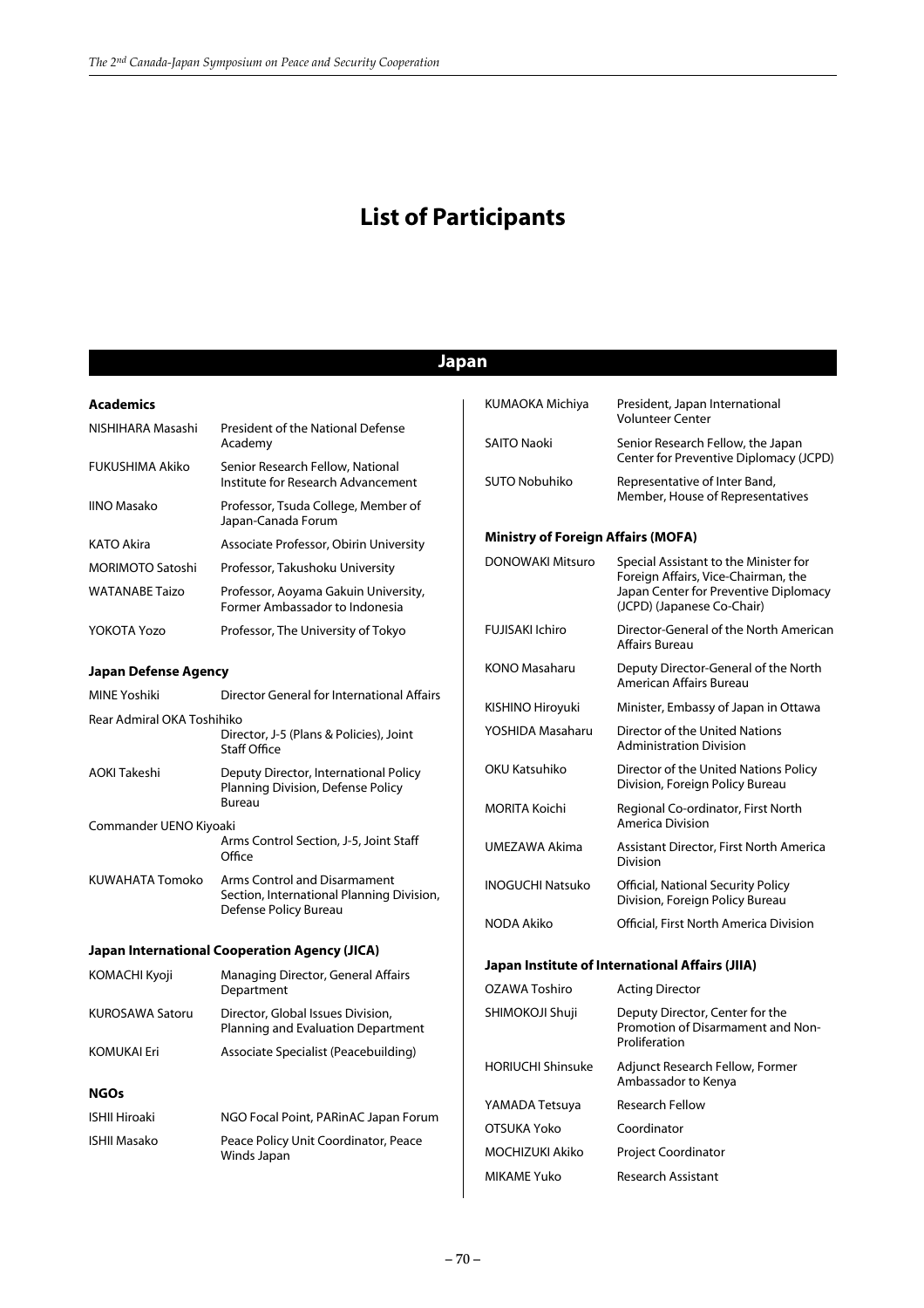## **Canada**

#### **NGOs**

| Adam Novak                      | <b>Alternatives</b>                                                |
|---------------------------------|--------------------------------------------------------------------|
| Wayne Sharpe                    | Director, IMPACS-Cambodia<br>(media/peacebuilding)                 |
| Thérèse Bouchard                | Director of Human Rights/Democratic<br>Development, CECI           |
| <b>Flaurie Storie</b>           | Canadian International Institute of<br>Applied Negotiation (CIIAN) |
| Debby Côté                      | Project Development Officer,<br>Asia/Pacific, CUSO                 |
| Nevin Orange                    | Programme Development Officer, CARE                                |
| <b>Non-Governmental Experts</b> |                                                                    |
|                                 |                                                                    |

| Erich Weingartner     | Independent Consultant (International<br>and Humanitarian Affairs, DPRK specialist)                              |
|-----------------------|------------------------------------------------------------------------------------------------------------------|
| Peggy Mason           | Director, Canadian Council for<br>International Peace and Security (CCIPS)                                       |
| George MacLean        | Assistant Professor, University of<br>Manitoba                                                                   |
| Paul George           | Independent Consultant (specialist in<br>conflict, peacebuilding and security<br>issues in developing countries) |
| Daniel Hays           | Senator                                                                                                          |
| <b>Academics</b>      |                                                                                                                  |
| David Dewitt          | Professor, Centre for International and<br>Security Studies, York University                                     |
| Brian Job             | University of British Columbia                                                                                   |
| <b>Stewart Sutley</b> | <b>Wilfred Laurier University</b>                                                                                |
| Fen Hampson           | Professor, Norman Patterson School of<br>International Affairs, Carleton University                              |
| Tsuyoshi Kawasaki     | Associate Professor, Simon Fraser<br>University (Visiting Researcher Osaka<br>School of Int'l Public Policy)     |
| Wenran Jiang          | University of Alberta (Japan Foundation<br>Fellow)                                                               |
| Sorpong Peou          | Associate Professor, Sophia University                                                                           |

### **Department of National Defense (DND)**

| Major-General Cam Ross                                                         | Director General, International Security<br>Policy                                   |  |
|--------------------------------------------------------------------------------|--------------------------------------------------------------------------------------|--|
| <b>LCol Steve Chessum</b>                                                      | Deputy Director, Directorate Asia Pacific<br>Policy                                  |  |
| James Boutilier                                                                | Policy Advisor, Maritime Forces Pacific                                              |  |
| <b>Department of Foreign Affairs and</b><br><b>International Trade (DFAIT)</b> |                                                                                      |  |
| Paul Meyer                                                                     | Director General International Security<br>(Canadian Co-Chair)                       |  |
| Isabelle Massip                                                                | Director, Regional Security and<br>Peacekeeping Division                             |  |
| Randolph Mank                                                                  | Director, Policy Planning Division                                                   |  |
| David Viveash                                                                  | Director, Peacebuilding and Human<br><b>Security Division</b>                        |  |
| Marcia Burdette                                                                | Deputy Director, Eastern and Southern<br><b>Africa General Relations</b>             |  |
| Jim Nickel                                                                     | Deputy Director, Japan Division                                                      |  |
|                                                                                | <b>Canadian International Development Agency (CIDA)</b>                              |  |
| Micheline Beaudry-Somcynsky                                                    | Senior Relation Advisor with Japan,<br><b>Strategic Planning and Policy Division</b> |  |
| <b>Embassy</b>                                                                 |                                                                                      |  |
| Leonard J. Edwards                                                             | Ambassador, Canadian Embassy, Tokyo                                                  |  |
| Denis Comeau                                                                   | Minister (Political) and Head of<br>Chancery, Canadian Embassy, Tokyo                |  |
| <b>Greg Cooney</b>                                                             | Head of Political Section, Canadian<br>Embassy, Tokyo                                |  |
| Captain (N) Bear Brown                                                         | Canadian Forces Attaché, Canadian                                                    |  |

Embassy, Tokyo Emi Furuya Political Section, Canadian Embassy, Tokyo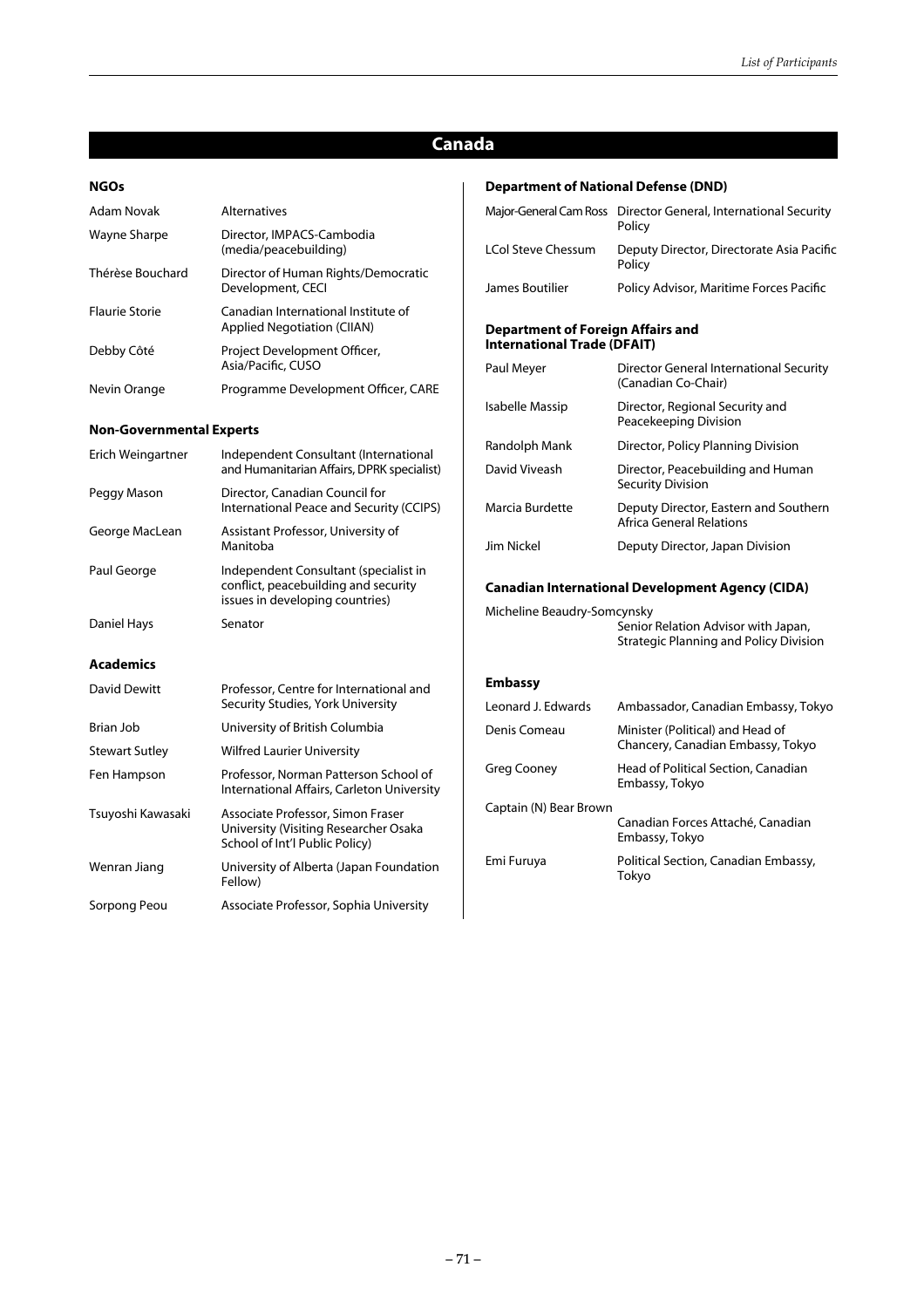# **Symposium Program**

# **The 2nd Canada-Japan Symposium on Peace and Security Cooperation**

**"Plaza Hall", Kasumigaseki Bldg (1st Floor), Tokyo November 17–18**

### **Thursday, November 16**

1930–2100 Buffet Dinner for participants, hosted by Mr. Fujisaki, Director-General, North American Affairs Bureau, MOFA (Tokyo ANA Hotel, banquet hall "SEIUN")

### **Friday, November 17**

| 0900      | <b>Opening remarks</b><br>Mr. Ozawa, Acting Director, JIIA<br>Amb. Edwards, Canadian Embassy, Tokyo<br>Amb. Donowaki, Japanese Co-Chair, Special Assistant to the Minister for Foreign Affairs, Vice-Chairman, JCPD<br>Mr. Meyer, Canadian Co-Chair, Director-General, International Security, DFAIT,                                                                                  |
|-----------|----------------------------------------------------------------------------------------------------------------------------------------------------------------------------------------------------------------------------------------------------------------------------------------------------------------------------------------------------------------------------------------|
| 0930-1100 | Canada-Japan Cooperation in Peace & Security: A Forward-Looking Assessment of the Action Agenda<br>Mr. Fujisaki, Director-General, North American Affairs Bureau, MOFA<br>Japan:<br>Canada: Mr. Comeau, Minister, Canadian Embassy, Tokyo<br>Academic critique:<br>Prof. Nishihara, President, National Defense Academy<br>Japan:<br>Canada: Prof. Job, University of British Columbia |
| 1100-1115 | Coffee Break                                                                                                                                                                                                                                                                                                                                                                           |
| 1115-1220 | Recent Developments: Food for Thought in Considering Areas for Future Bilateral Cooperation<br>Mr. Oku, Director, UN Policy Div., MOFA<br>Japan:<br>Mr. Yoshida, Director, UN Administration Div., MOFA<br>Canada: Ms. Massip, Director, Regional Security and Peacekeeping Div., DFAIT                                                                                                |
| 1230-1400 | Working Lunch: Small Arms, Possibilities for Canada-Japan Cooperation<br>(Kasumigaseki Bldg 33rd Floor Restaurant "KEYAKI")<br>(Chair: Mr. Meyer)<br>Amb. Donowaki<br>Japan:<br>Canada: Ms. Mason, Canadian Council for International Peace and Securities                                                                                                                             |
|           | Session 1: Regional Challenges and Canada-Japan Engagement in North Korea<br>(JIIA Conference room, Kasumigaseki Bldg 11 <sup>th</sup> Floor)<br>(Moderator: Prof. Nishihara (Japan)<br>Prof. Dewitt (Canada))<br>Prof. Morimoto, Takushoku University<br>Japan:<br>Canada: Prof. Job, University of British Columbia                                                                  |